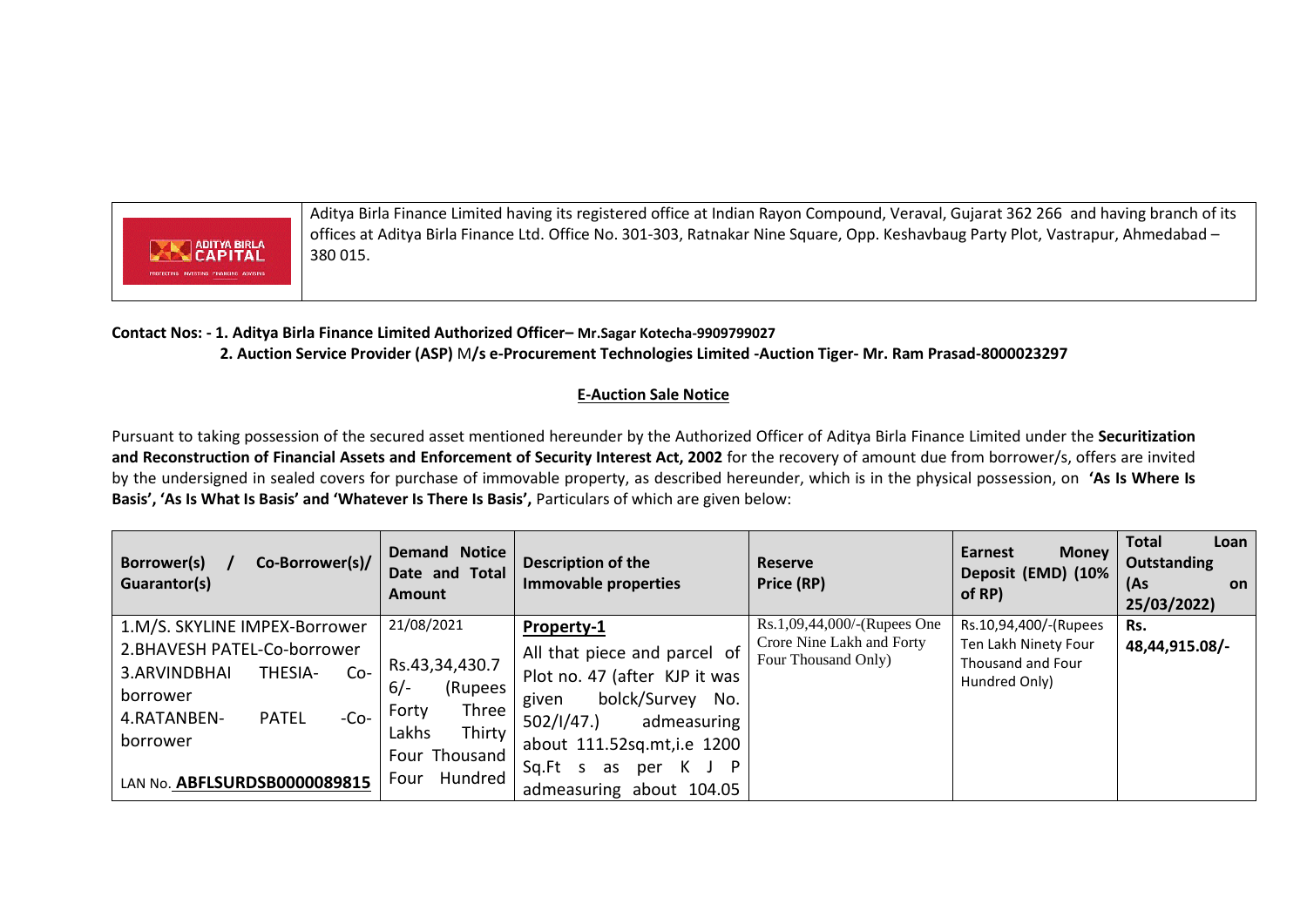| Thirty<br>and  | sq.mt ,admeasuring about      |  |  |
|----------------|-------------------------------|--|--|
| Seventy<br>Six | 35714 sq.mt. of Olpad Sub     |  |  |
| Paisa only) as | District Olpad District Surat |  |  |
| on 24/06/2021  | belongs to<br>Arvindbhai      |  |  |
|                | Chunilal<br>Thesiya<br>and    |  |  |
|                | bounded by                    |  |  |
|                | East by<br>: Plot No.48       |  |  |
|                | West by<br>: R S No.501       |  |  |
|                | North by<br>: Plot No. 46     |  |  |
|                | South by<br>: Road            |  |  |
|                |                               |  |  |
|                | Property-2                    |  |  |
|                | All that piece and parcel of  |  |  |
|                | Plot no. 48 admeasuring       |  |  |
|                | about                         |  |  |
|                | 111.52sq.mt,i.e.,1200Sq.Fts   |  |  |
|                | as per K J P admeasuring      |  |  |
|                | 104.05 Sq.Mts organised on    |  |  |
|                | land<br>bearing block         |  |  |
|                | no.502/1/48 admeasuring       |  |  |
|                | about 35714 sq.mt. of Olpad   |  |  |
|                | Sub District Olpad District   |  |  |
|                | Surat and bounded by          |  |  |
|                | East by<br>: Plot No.49       |  |  |
|                | West by<br>: Plot No.47       |  |  |
|                | North by<br>: Plot No.45      |  |  |
|                | South by<br>: Road            |  |  |
|                |                               |  |  |
|                |                               |  |  |
|                |                               |  |  |
|                |                               |  |  |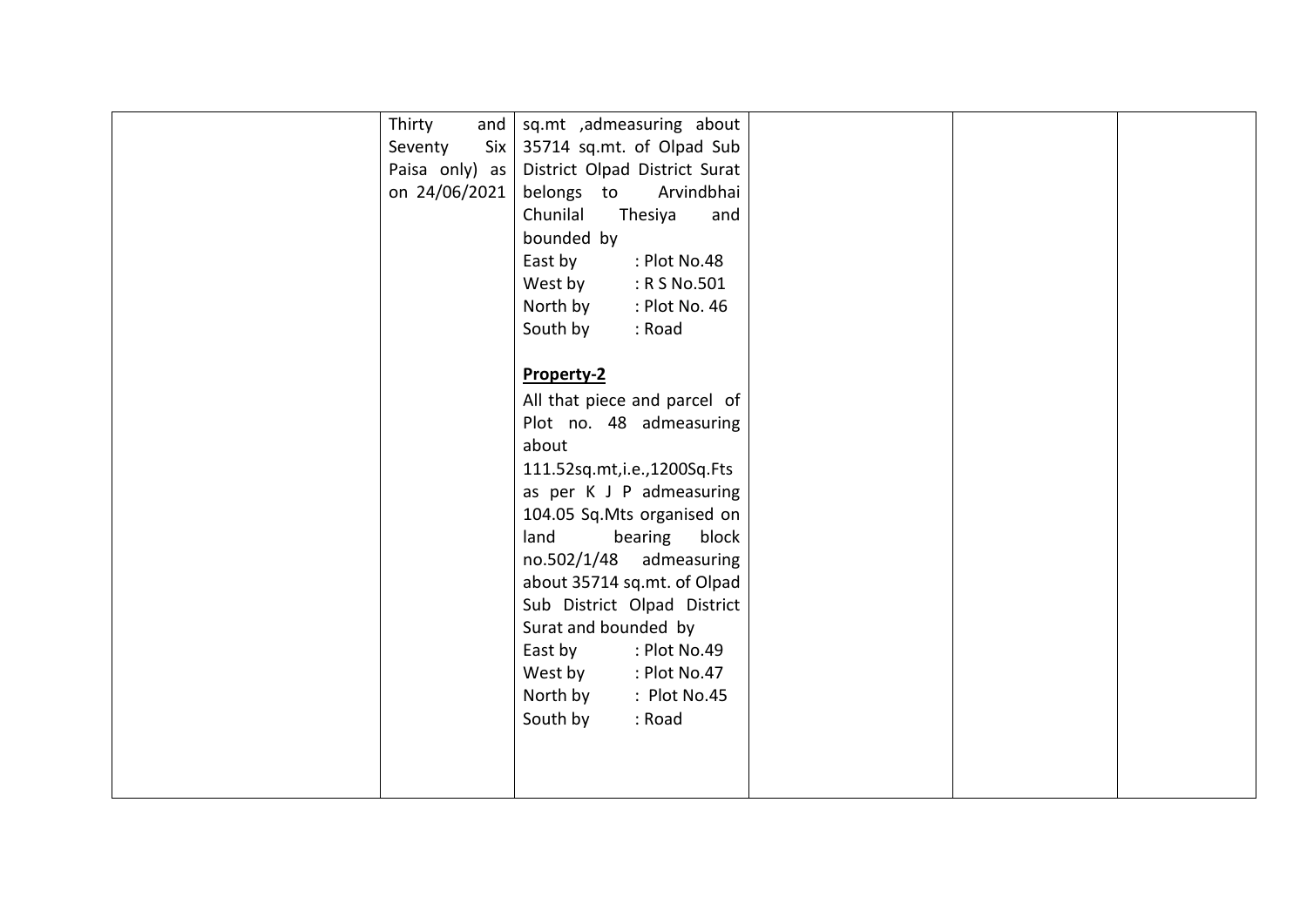|  | Property-3                   |  |  |
|--|------------------------------|--|--|
|  | All that piece and parcel of |  |  |
|  | Plot no. 137 ,as per K J P   |  |  |
|  | <b>Block</b>                 |  |  |
|  | No.502/1/137, admeasuring    |  |  |
|  | about 111.48sq.mts, i.e.,    |  |  |
|  | 1200 Sq.fts as per K J P     |  |  |
|  | admesurimng 104.05           |  |  |
|  | Sq.Mts organised on land     |  |  |
|  | bearing Block no.502         |  |  |
|  | admeasuring about 35714      |  |  |
|  | sq.mt. of Olpad Sub District |  |  |
|  | Olpad District Surat, Moje   |  |  |
|  | and bounded by               |  |  |
|  | East by : 25Fts. Road        |  |  |
|  | West by<br>: Open Space      |  |  |
|  | Block No.501                 |  |  |
|  | North by<br>: 25Fts.Road     |  |  |
|  | South by<br>: Industrial     |  |  |
|  | Plot No.138                  |  |  |
|  |                              |  |  |

**The Terms and Conditions of the E-Auction are as under:** 

- **1.** E-Auction is being held on **"AS IS WHERE IS BASIS", "AS IS WHAT IS BASIS", and "WHATEVER IS THERE IS BASIS"** and will be conducted ''Online". The Auction will be conducted through the ABHFL approved auction service provider **"M/s e-Procurement Technologies Limited -Auction Tiger B-704- 05, Wall Street - II, Opp. Orient Club,Nr. Gujarat College, Ellis Bridge, Ahmedabad - 380006 Gujarat (India) Help Line Nos. 079- 61200559/837/842/881/880 Help Line E-mail id: [support@auctiontiger.net](mailto:support@auctiontiger.net) through the web portal [https://sarfaesi.auctiontiger.net](https://sarfaesi.auctiontiger.net/) "**
- 2. **Last Date of Submission of Tender/Sealed Bid/Offer** in the prescribed tender forms along with EMD and KYC is **28/04/2022 up to 5:00 PM** at the Branch Office address mentioned herein above. Tenders that are not filled up or tenders received beyond last date will be considered as invalid tender and shall accordingly be rejected. No interest shall be paid on the EMD.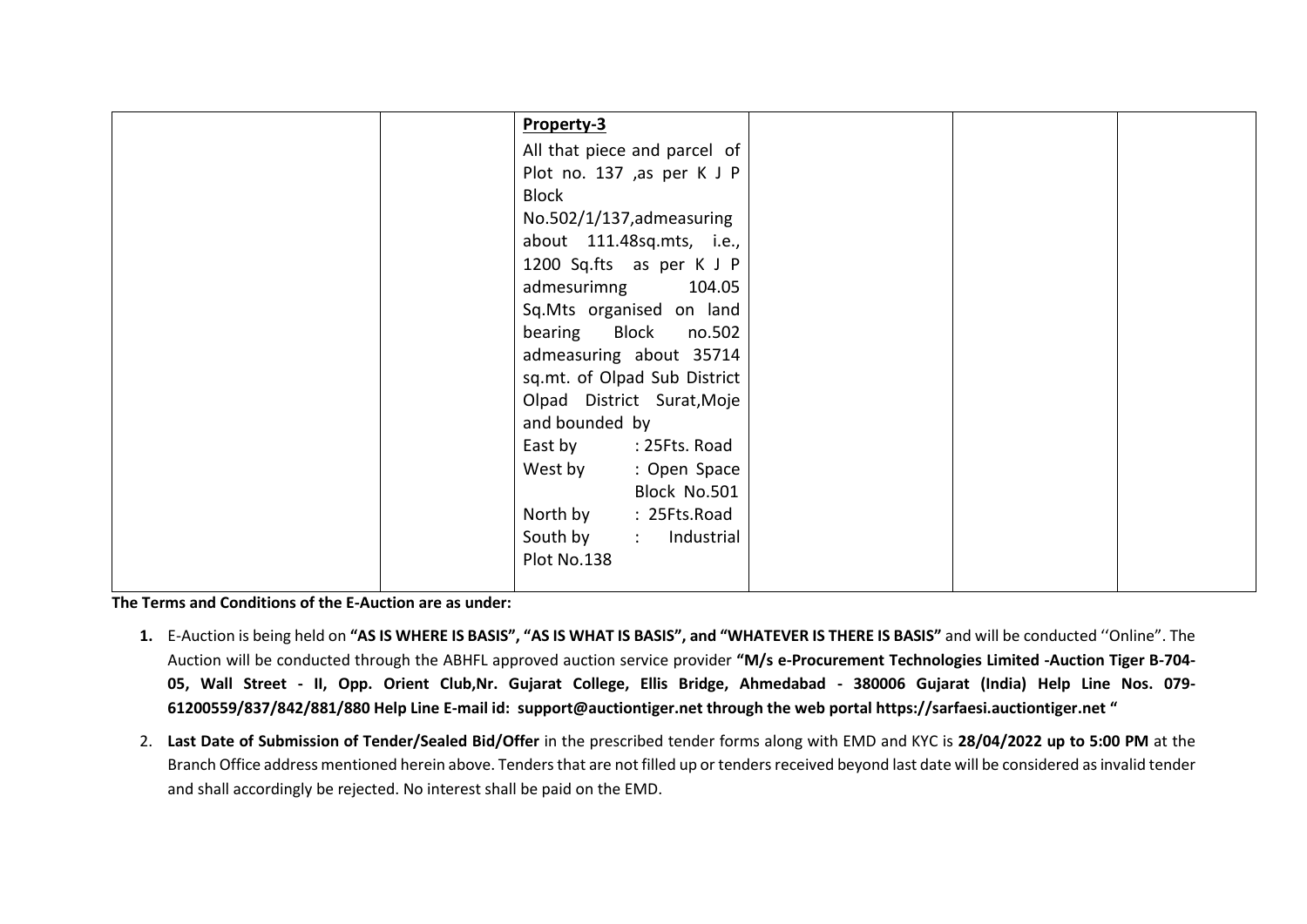- 3. **Date of E-Auction** for Property is **30/04/2022** at the web porta[l https://sarfaesi.auctiontiger.netf](https://sarfaesi.auctiontiger.net/)rom **11:00 AM to 1:00 PM with unlimited extensions of 5 Minutes each.**
- 4. The tender/Sealed Bid/offer will be opened in the presence of the Authorized Officer.
- 5. **Date of Inspection of the Immovable Property** is **on 22/04/2022** between **11.00 AM** to **04.00 PM**.
- 6. The Earnest Money Deposit (EMD) of the successful bidder shall be retained towards part sale consideration and the EMD of unsuccessful bidders shall be refunded. The Earnest Money Deposit shall not bear any interest. The successful bidder shall have to deposit 25% of the sale price, adjusting the EMD already paid, immediately after the acceptance of bid price by the Authorized Officer and the balance 75% of the sale price on or before 15th day of sale or within such extended period as agreed upon in writing by and solely at the discretion of the Authorized Officer. In case of default in payment by the successful bidder, the amount already deposited by the offer shall be liable to be forfeited and property shall be put to re-auction and the defaulting borrower shall have no claim/ right in respect of property/ amount.
- 7. The purchaser shall bear the applicable stamp duties/ additional stamp duty/ transfer charges, fee etc. and also all the statutory/ non-statutory dues, taxes, rates, assessment charges, fees etc. owing to anybody.
- 8. The Authorized Officer, who is not bound to accept the highest offer, has the absolute right to accept or reject any or all offer(s) or adjourn/ postpone/ cancel the e-Auction without assigning any reason thereof.
- 9. The tenderer/online bidder hereby agrees that once he/she has formally registered a qualified tender before authorized officer will have to express their interest to participate through the E-auction bidding platform, by submitting this document. It shall be the tenderer's/online bidder's sole responsibility to procure his/her login id and password from auction service provider
- 10. Further interest will be charged as applicable, as per the Loan Agreement on the amount outstanding in the notice and incidental expenses, costs, etc., is due and payable till its realization.
- 11. The notice is hereby given to the Borrower/s and Guarantor/s they can bring the intending buyers/purchasers for purchasing the immovable property as described herein above, as per the particulars of terms and Conditions of Sale.
- 12. **The Borrower(s)/Co-Borrower(s)/Guarantor(s) are hereby given 30 DAYS SALE NOTICE UNDER THE SARFAESI ACT, 2002** to pay the sum mentioned as above before the date of Auction failing which the immovable property will be auctioned and balance, if any, will be recovered with interest and costs. If the Borrower pays the amount due to Aditya Birla Finance Ltd, in full before the date of sale, auction is liable to be stopped.
- 13. The detail terms and conditions of the auction sale are incorporated in the prescribed tender form. Tender forms are available at the above mentioned Zonal/Branch office.
- 14. The immovable property will be sold to the highest tenderer/Bidder in E- Auction. The Authorized Officer reserves the absolute discretion to allow inter se bidding with minimum Bid increment amount. The Property as mentioned will not be sold below Reserve Price.